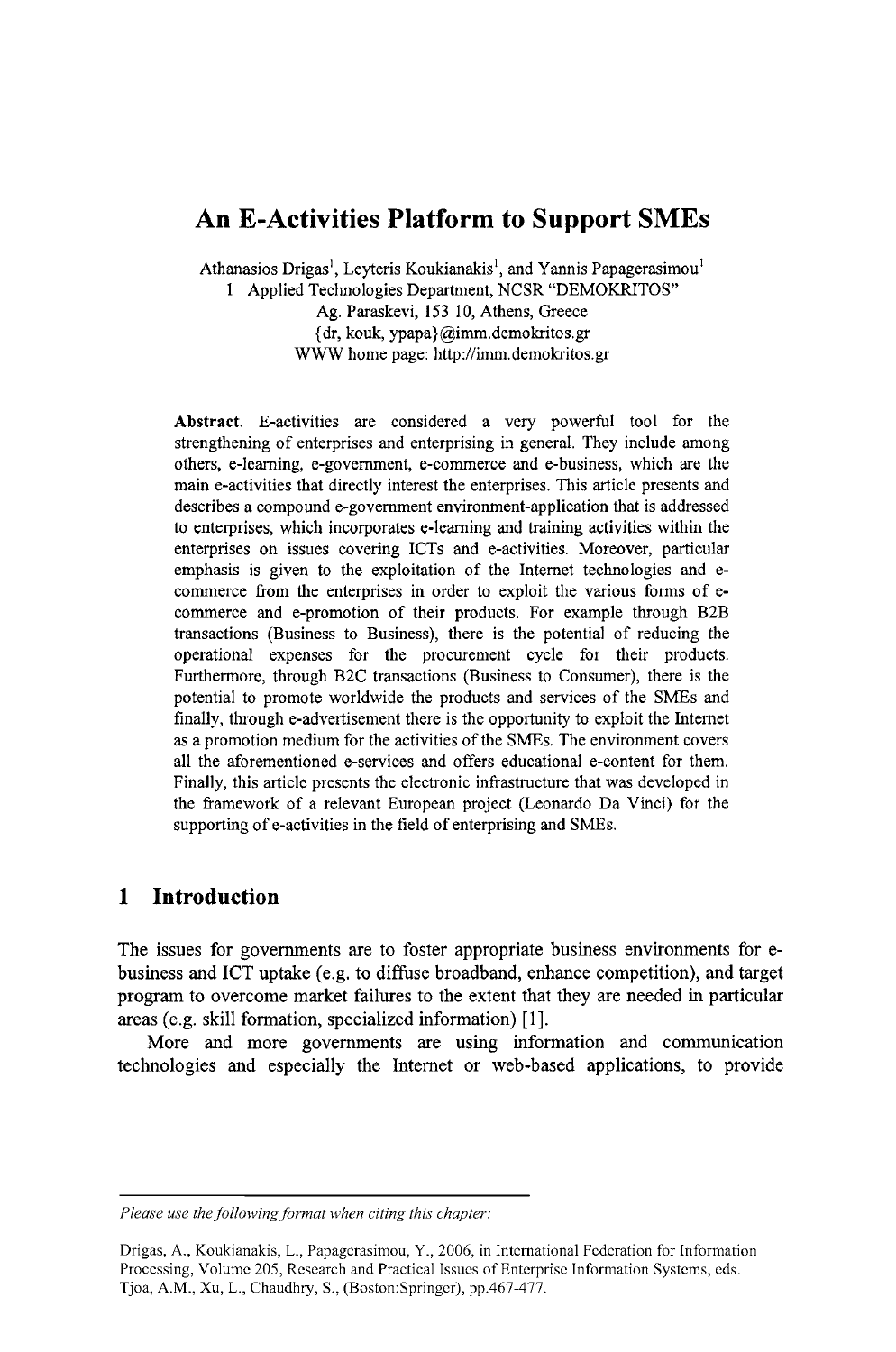services among governmental agencies and citizens, businesses, employees and other non-governmental organizations [2 - 5].

On the other hand, Information and Communication Technologies (ICTs) and ebusiness applications provide many benefits across a wide range of intra- and interfirm business processes and transactions. ICT applications improve information and knowledge management inside the firm and can reduce transaction costs and at the same time increase the speed and reliability of transactions for both business-tobusiness (B2B) and business-to-consumer (B2C) transactions. In addition, they are effective tools for improving external communications and quality of service for established and new customers [6-8].

Furthermore e-leaming and e-services are the Internet sectors which have a continuously increasing growth rate. The business community is the community which has taken advantage of e-leaming services the most, mainly for staff training reducing hence, the training cost. In addition, the business community has taken advantage of e-commerce (B2C) to penetrate the global market and of e-commerce (B2E) to handle and improve employees' management, e-advertisement and to promote the companies' products and services [9 -14].

The way such organizations cultivate learning and how they retain knowledge is fundamental to the success of organizations in the knowledge economy. E-leaming can aid an organization to develop its knowledge base [15, 16]. E-leaming is instructional content or learning experience delivered or enabled by electronic technologies. For e-leaming to become a core part of the training strategy of organizations, the latter need to be clear of the business benefits it delivers [17-22].

There is no doubt of the e-leaming industry's aggressive growth, nowadays. Enlightened executives are not considering e-leaming an isolated activity, but rather, a piece of the overall business strategy. Hewlett-Packard's leaming portal, @hp, handles HR, administrative and training functions for more than 90,000 employees around the world. Course offerings range from IT courses to leadership development courses. The greatest business benefits to be documented are a significant reduction in paperwork and faster decision-making by employees [23]. However, research indicates that instructor-led training is still the most popular and most used training method within organisations [13, 24].

### **2 System Analysis**

#### **2.1 3-tier Architecture**

The environment's modularity and flexibility are based on the widely adopted 3-tier model. This architecture ensures the effective management of resources, the best data range, and security. The architecture includes the following tiers: presentation, application and data management. The middle or application tier is responsible for the presentation of data to the users while the third or data management tier deals with the management of the database transactions. Moreover, the middle fier limits the user access to secure data, enforcing the system security.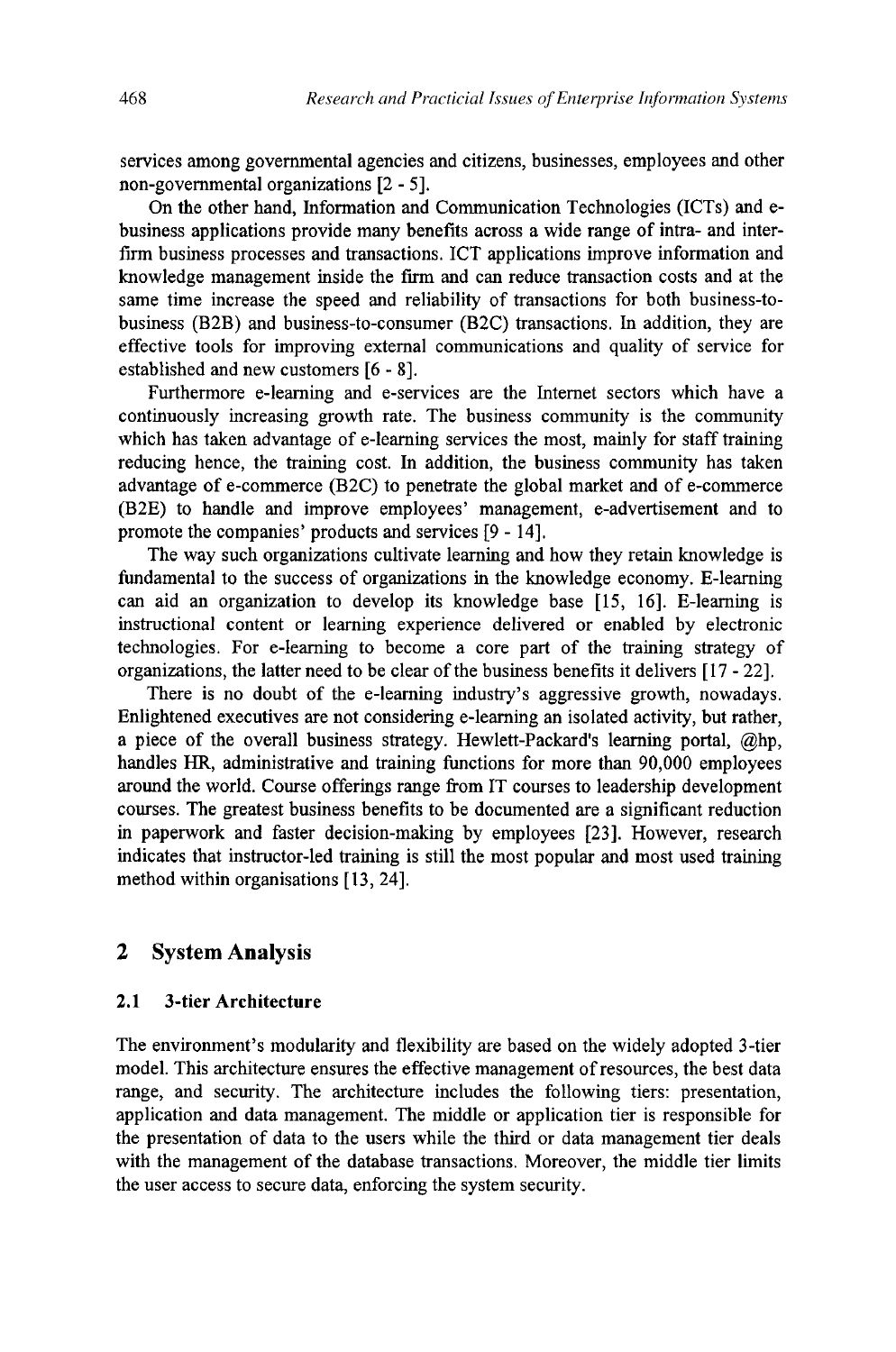#### **2.2 Environment Tools**

The environment includes tools that offer flexibility and adaptability depending on their use. The design of these tools was based on the existing web services, such as discussion forums [25], chat, message box, e-libraries [26], which are widespread in the public web community. These tools are distinguished into two groups: "informative" and "communicative". On the one hand, the "informative" tools include services related to the educational material and its presentation. On the other hand, the "communicative" tools include services that allow the communication of different user groups (users belonging to a different session level).

The environment offers the possibility of management of these tools according to the user groups' permission. More explicitly, the "informative" tools include the following: list of courses, list of educational material, examples, exercises, multiple choices, glossary, references, web Links, e-library, announcements. Respectively, the "communicative" tools include: discussion forums and message boxes, video and audio conferences and chat. Finally, it must be noted that the environment relates the tools to the educational material courses according to the specific user level permissions. These levels are analyzed in the sections to follow.

### 2.3 **User Levels**

Four user levels are distinguished (Fig. 1) in the environment. In each of them different supporting tools exist. Depending on the corresponding use, these levels have also a different role: administrator, instructor, student and unauthorized user. Each of them interacts with the other through the "informative" and "communicative" tools related to each level.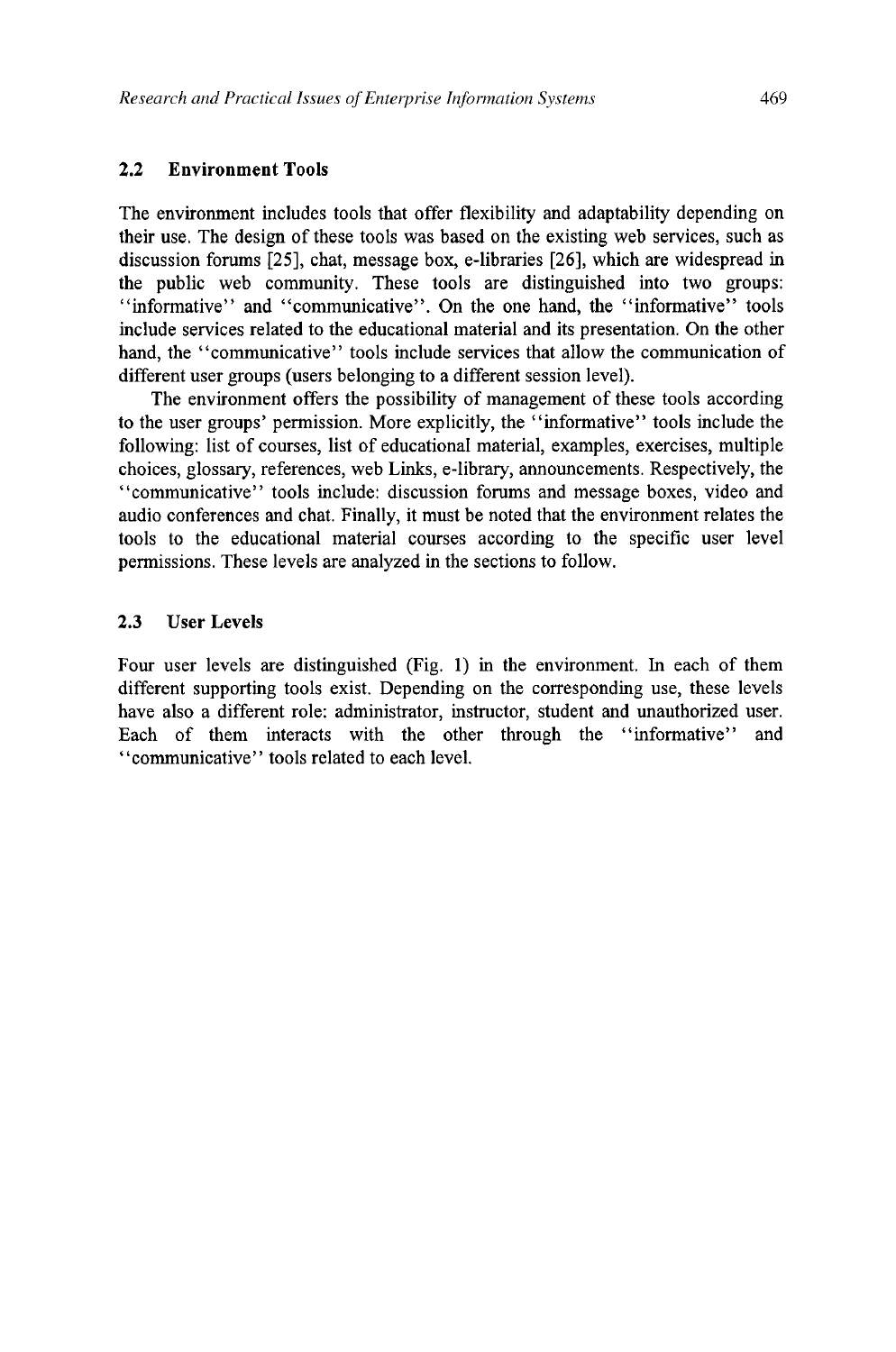

**Fig. 1. The user-level diagram** 

# **3 User Tools and Services**

#### **3.1 Administration Tools**

The environment provides administrative e-services and e-activities that are separated in three groups as follows: management of general services, of "informative" services and of "communicative" services (Fig. 2). The transactions executed in each group concern the retrieval, insertion and update of the corresponding data. More explicitly, the "general services" group of e-services and e-activities includes management of the data structures of: news, events, announcements and the user. The management of the "informative" e-services and e-activities is of major importance, as it enables the administrator to determine the type and number of seminars, classes, courses, instructors and students.

The "communicative services" group includes services through which the administrator can manage: announcements, the e-library of courses and the discussion forums between instructors and students. Moreover, through certain services the administrator communicates with each of the instructors separately.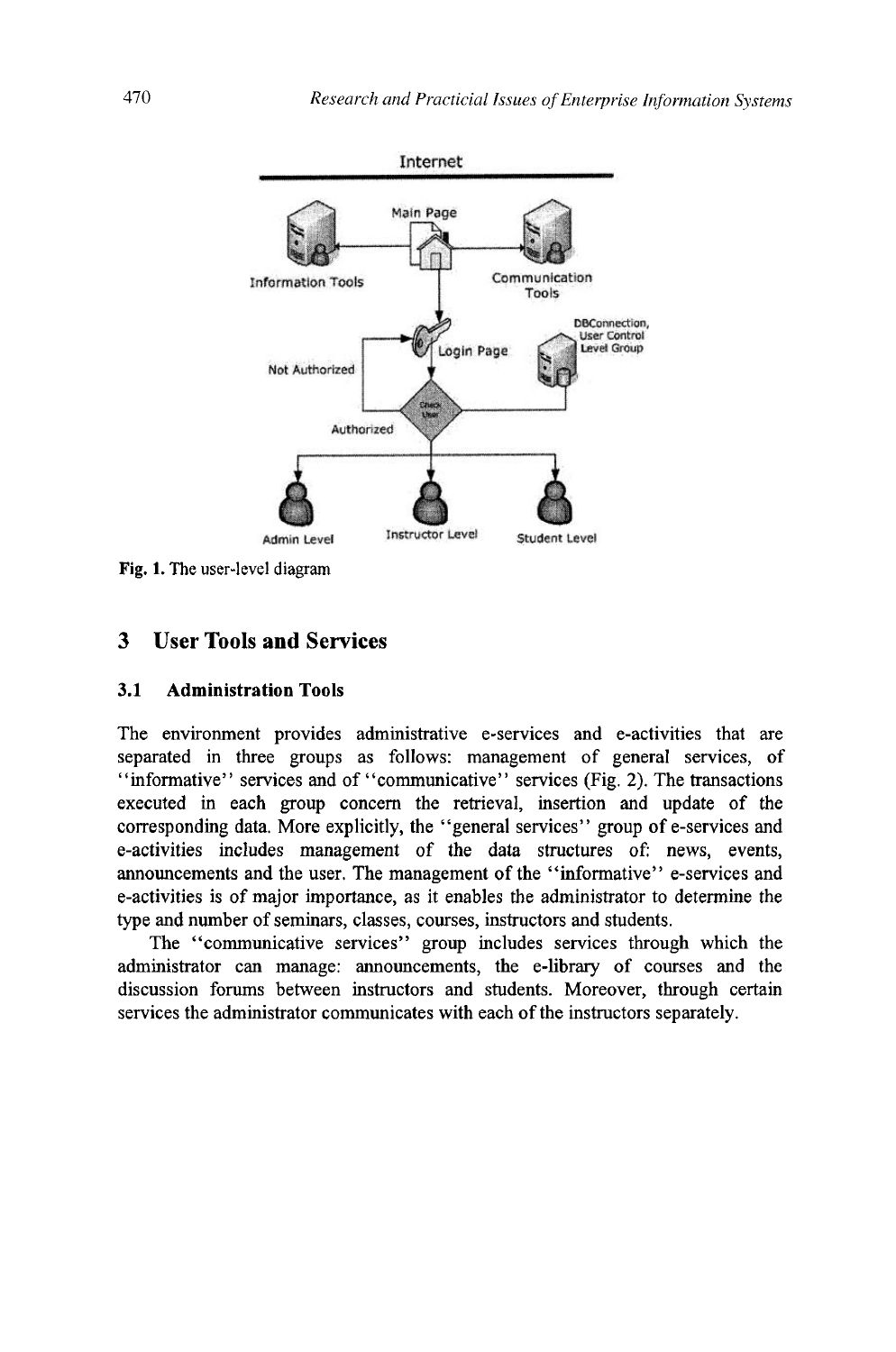

Fig. 2. Administrator Level Diagram

#### **3.2 Instructor's Tools**

The tools and e-services help the instructor to organize the course in a way that will help the students-employees in the direct comprehension of the course. The instructor can manage the courses' accompanying material (Fig. 3). Finally the tools and e-services enable the instructor to perceive the learning weaknesses of his/her students, and to select the education process of each course. More explicitly, the instructor's tools and e-services can be separated into three groups as follows: general e-services that include management tools of news, events, profile, courses retrieval/search, syllabus and educational material. The second group includes tools and e-services that allow the fast access to the consulting material, which includes: examples, exercises, multiple choices, glossary, references, web links, e-library, announcements, solutions of exercises, discussions between students and instructors.

The third and more basic group of the instructors' tools and e-services is the one that enables the instructor to build and manage the educational material of his courses: the educational material (chapters, sub-chapters, paragraphs), the accompanying material (examples, exercises, multiple choice, glossary, references, web Imks, e-library, announcements), the discussions between his/her students on the answers of questions, the discussions with his/her students on the practical application of the educational subjects and finally, his/her message box from the personal communication with the administrator.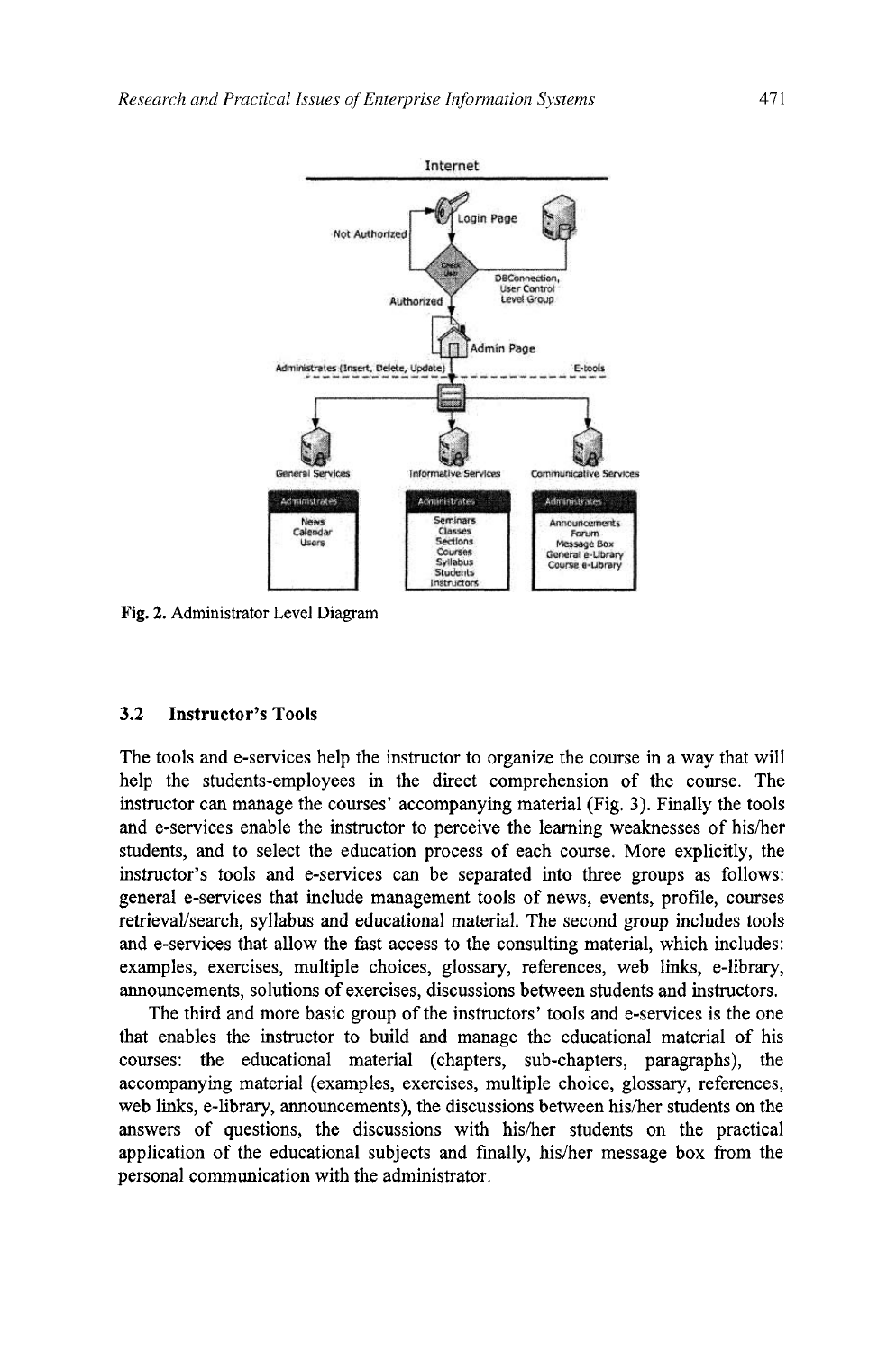

Fig. 3. Instructor Level Diagram

### **3.3 Student Tools**

Through a user friendly and direct way, the environment enables the studentemployee, via the usage of a set of e-services and e-activities, to have access to the total amount of the educational material with final aim, the acquisition of knowledge (Fig. 4).

The students' tools and e-services can be separated into two groups as follows: general e-services that allow the fast access to: news, events, courses, syllabus, and to educational material. The second group includes tools and e-services that allow the fast access to the consulting material: examples, exercises, solutions of exercises, multiple choices, glossary, references, web links, and e-library. What is important in this group is the possibility of communication with the instructor via the discussion forums.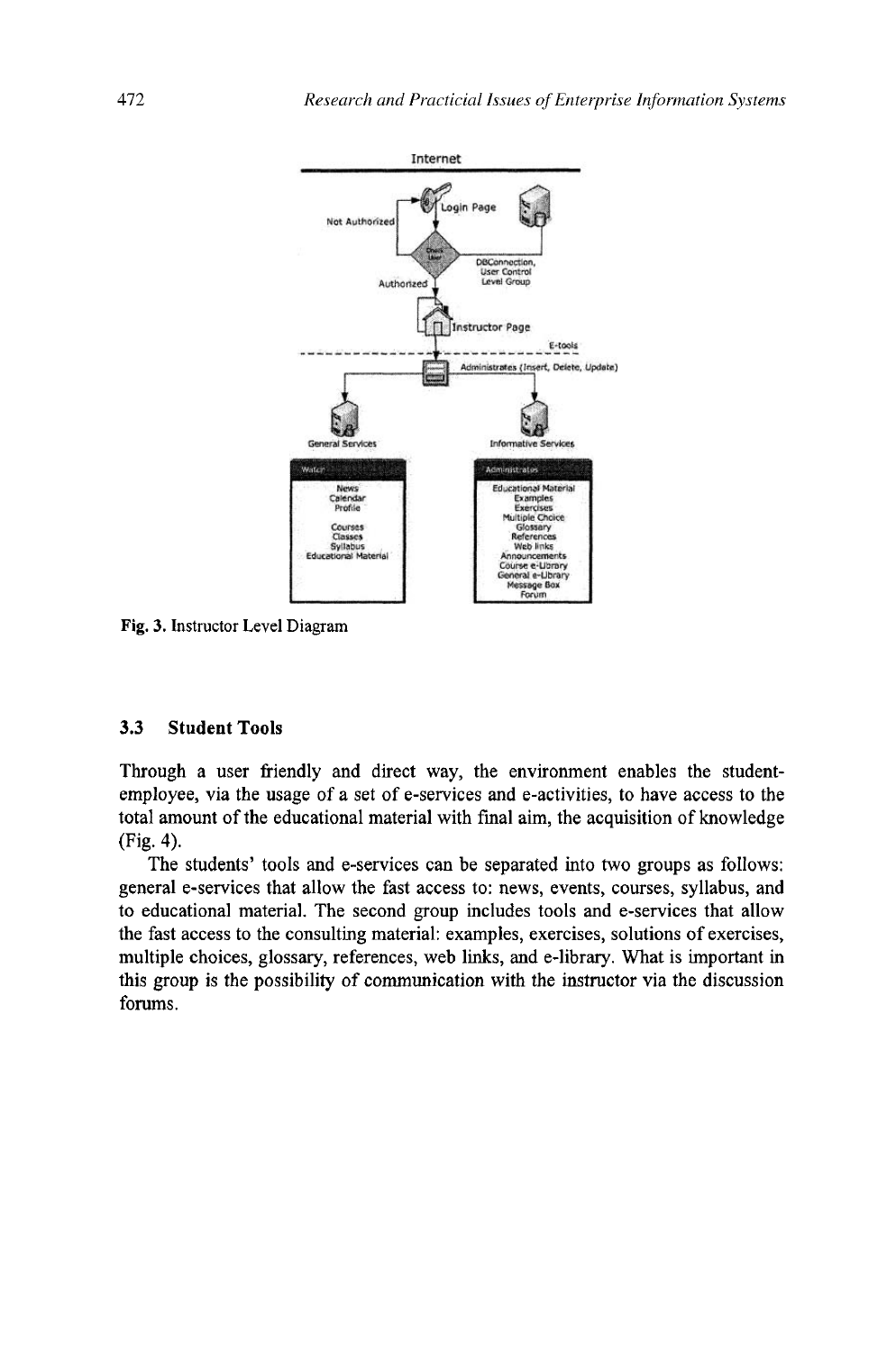

Fig. 4, Student Level Diagram

Moreover, the student-employee has access to the answers of his/her questions but also discusses with the instructor the practical application of the theoretical subjects. Finally, the environment aims at the biggest possible parallelism of education in the traditional classroom, with the education in a virtual classroom.

# **4 Importance of E-Services and E-Learning in SMEs**

The importance of e-services and training via e-leaming methods to company competitiveness and employee motivation has been highlighted by many researchers [27,28]. Some of the most outstanding advantages are:

To the company:

- Flexibility in responding to contextual changes
- Timeliness of adaptation to normative and contractual purviews
- Labour and organisational quality
- Resource optimization
- Maximization of profitability
- Greater competitiveness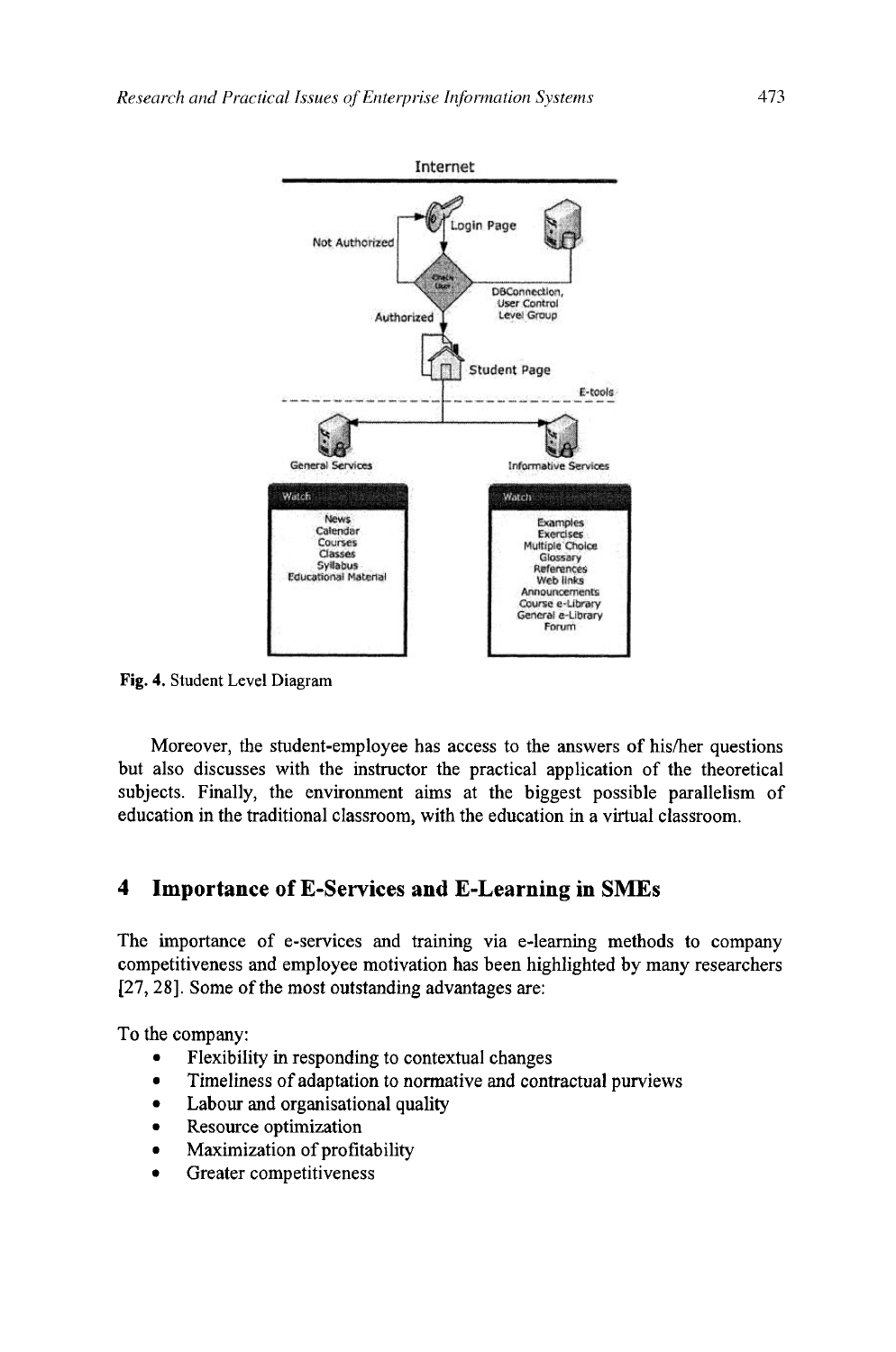To the employees:

- Capitalization and certification of the worker's own competencies  $\bullet$
- Acquisition of new competencies  $\bullet$
- Transferability of new competencies  $\bullet$
- Increased value of the worker's own role  $\bullet$
- Greater personal motivation  $\bullet$
- Greater knowledge of the worker's own role  $\bullet$

Furthermore, e-learning promises to provide a unique experience that accommodates the three distinct learning styles of auditory learners, visual learners and kinaesthetic learners. E-leaming also offers individualized instruction, which print media cannot provide, and which instructor led courses allow clumsily and at great cost.

Some of the most outstanding advantages to the trainer or organization are:

- Reduced overall cost is the single most influential factor in adopting eleaming. The elimination of costs associated with instructors' salaries, meeting room rentals, and student travel, lodging, and meals are directly quantifiable. The reduction of time spent away from the job by employees may be the most positive offshoot.
- Learning times reduced, an average of 40 to 60 percent
- Increased retention and application to the job averages an increase of 25 percent over traditional methods,
- Consistent delivery of content is possible with asynchronous, self-paced e-leaming.
- Expert knowledge is communicated, but more importantly captured, with good e-leaming and knowledge management systems.
- Proof of completion and certification, which essential elements of training initiatives, can be automated.

Along with the increased retention, reduced leaming time, and other aforementioned benefits to students, particular advantages of e-leaming include:

- On-demand availability enables students to complete training conveniently at off-hours or from home.
- Self-pacing for slow or quick leamers reduces stress and increases satisfaction.
- Interactivity engages users, pushing them rather than pulling them through training.
- Confidence that refresher or quick reference materials are available reduces burden of responsibility of mastery.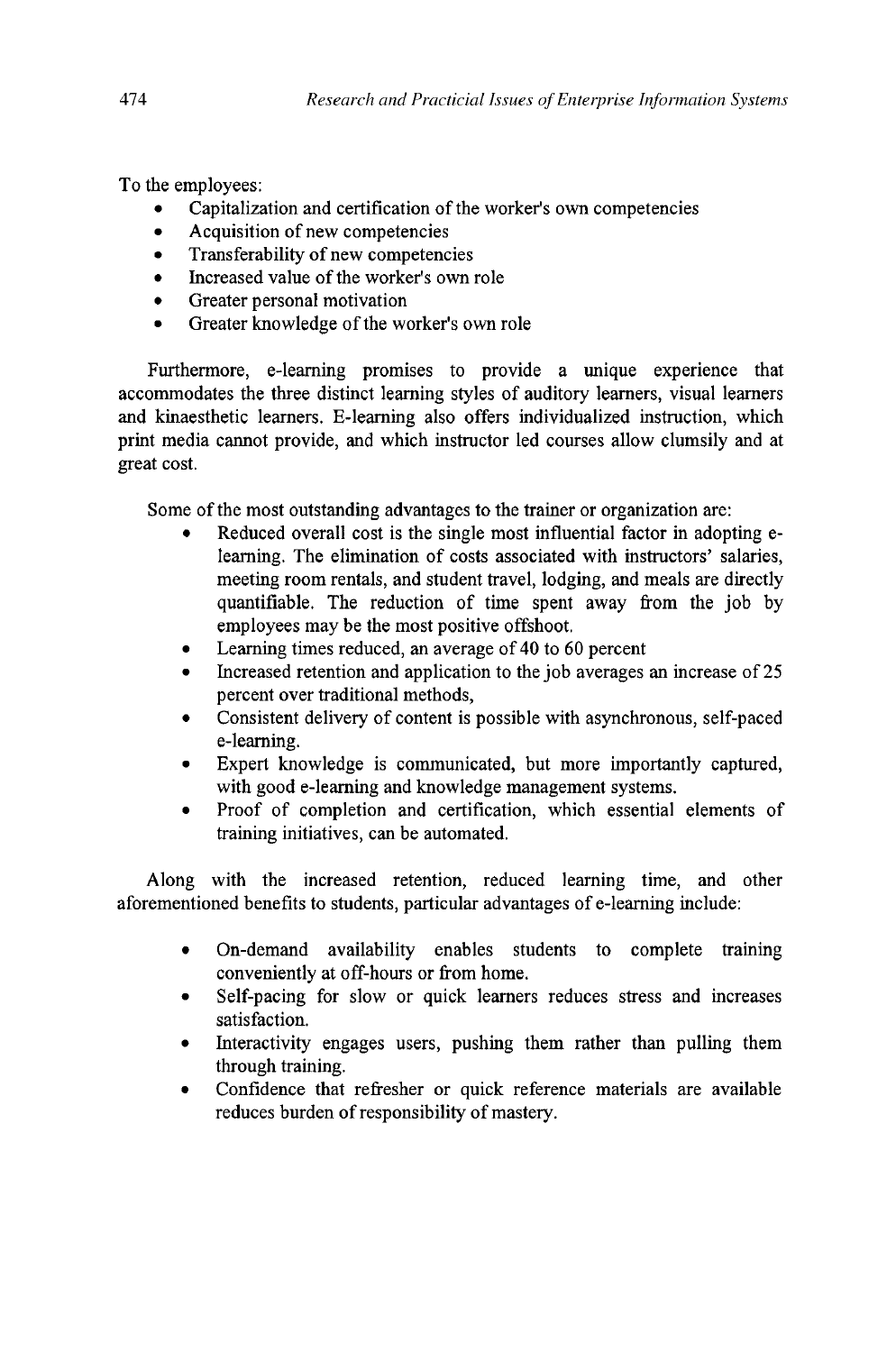# **5 Case Study**

The presented infrastructure was developed and used in the framework of a European project 'Leonardo Da Vinci', in order to support the development of eenterprising within SMEs in a number of countries in Europe and to strengthen the interaction between education and initial training. These countries include Greece, Italy and Poland and all the corresponding data analysis was provided in the corresponding languages. The SMEs that were involved were activated in the areas of Fumiture-Wood-House Furnishings, Mechanics and Shoe-Industry. They were informed on issues of development of innovative methods and training products that aim to strengthen the professional training's contribution with final aim the improvement of enterprising, through the promotion of a new training culture within the SMEs.

# **6 Conclusions**

Investment in people is a key differentiator between successful and unsuccessful organizations. In general, E-leaming and e-services is a facilitator for organizations to keep up with changes in the global economy. Traditional training methods alone are no longer able to satisfy the demand for the continual updating of employee's skills and knowledge [15,18].

This paper presented an e-activities environment based on a generic and easily adapted architecture. The e-leaming tools implemented were based on e-leaming standards in order to be used for e-content authoring and management. The system architecture conforms to the principles of interoperability, user-friendliness, interactiveness, and flexibility. The presented environment was adapted to the needs of SMEs in new technologies issues as well as in e-activities such as e-business, ecommerce, e-management and e-advertisement. By training SMEs in the aforementioned issues, they simultaneously become more competitive in the enterprising area, the enterprising increases and consequently, so does the economy.

# **References**

1. OECD, ICT, E-business AND SMEs, 2004

2. K. Metaxiotis and J. Psarras, E-Govemment: New Concept, Big Challenge, Success **Stories,** *Electronic Government, an International Journal* **1(2), 141-151 (2004).** 

3. Z. Fang, E-Govemment in the Digital Era: Concept, Practice, and Development, *International Journal of the Computer, The Internet and Management* 10(2), 1-22 (2002).

4. A.S. Drigas, L.G. Koukianakis, and S. Domoxoudis, E-Govemment Structure for E-Protocol, E-Application Submission and Internal Organizational and Operational Support, WSEAS TELEINFO 2005 International Conference, Prague, Czech Republic, (2005).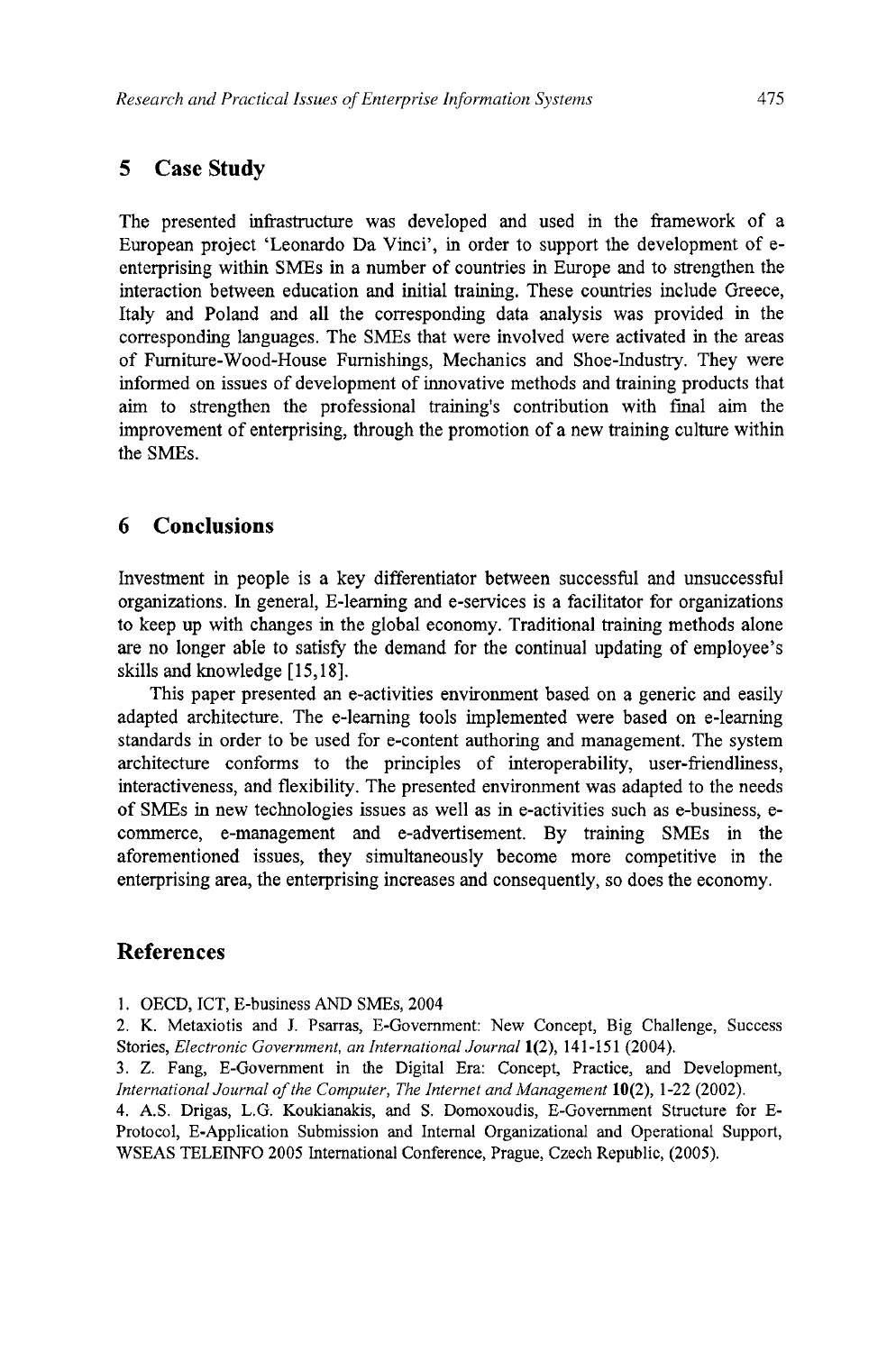5. A.S. Drigas and L.G. Koukianakis, E-govemment Application for Supporting a Network of Distributed Public Administration Units, WSEAS TRANSACTIONS on SYSTEMS, Issue 10, Volume 3, p. 3336, (2004).

6. A.S. Drigas, Electronic Commerce Framework In Greece, 3rd e-Commerce International Conference for South-Eastem Europe, Sofia, 2000.

7. D. Reuther and G. Chattopadhyay, Critical Factors for Enterprise Resources Planning System Selection and Implementation Projects Within Small to Medium Enterprises, Engineering Management Conference, Proceedings 2004 IEEE International, Vol. 2, pp. 851 - 855, (2004).

8. P.K.S. Tang and K.F. Tang, Fostering Innovation and Enterprise Creating Enterprising Originals, Engineering Management Conference, Proceedings 2004 IEEE International, 2, pp.  $733 - 736$ , (2004).

9. R.W. Brown and J.F. Odgers, Producing Enterprising Engineers Through Integrated Technology and Business Experiential Learning, Frontiers in Education Conference, Proceedings 1995, 2, pp. 4a4.5 - 4a4.9, (1995).

10. F. Colace, M. DeSanto, and M. Vento, Evaluating On-line Learning Platforms: A Case Study, Proceedings of the 36th Hawaii, International Conference on System Sciences, (IEEE Press, Hawaii, 2003).

11. I, Humar, M. Pustisek, and J. Bester, Developing Dynamic Educational Material with Integrated Mathematical Notation for Web-Based E-Leaming System, 33 rd ASEE/IEEE Frontiers in Education Conf., Boulder, USA, pp.  $T3F-19 - T3F - 24$ , (2003).

12. G. Casadei and M. Magnani, Assessment Strategies of an Intelligent Learning Management System, International Conference on Simulation and Multimedia in Engineering Education, Florida, (2003).

13. N.T. Angehm and R. Balakrishnan, Integrating 'Context' in E-Leaming Systems Design, Proceedings of the IEEE International, Conference on Advanced Learning, Technologies (ICALT 2004), pp. 355-359, (2004).

14. PwC Consulting Introduces 'B2E' - Enterprise Portal Solution to Connect & Transform Global Organizations. PR Newswire, 2001.

15. M. Harun, Integrating E-Leaming into the Workplace, *The Internet and Higher Education*  4(3-4), 301-310 (2002).

16. R.H. Wild, K.A. Griggs, and T. Downing, A Framework for E-Leaming as a Tool for Knowledge Management, *Industrial Management and Data Systems* 102(7), 371-380 (2002).

17. T. Acton and W. Golden, Training: The Way to Retain Valuable IT Employees? Information Science and Information Technology Education Conference (Ed, Cohen, E.), Ireland, pl-12 (2001).

18. B. Little, Achieving High Performance through E-Leaming, *Industrial and Commercial Training,* 33(6), 203-207 (2001).

19. S. Mann and I. Robertson, Why Should Training Evaluations Evaluate? *Journal of European Industrial Training 20(9),* 14-20 (1996).

20. S. Graf and B. List, An Evaluation of Open Source E-Leaming Platforms Stressing Adaptation Issues, Fifth IEEE International Conference on Advanced Leaming Technologies (ICALr05), pp. 163-165, (2005).

21. V. Fedák, P. Bauer, V. Hajek, H. Weiss, B. Davat, S. Manias, I. Nagy, P. Korondi, R. Miksiewicz, P. van Duijsen, and P. Smekal: Interactive E-Learning in Electrical Engineering, EDPE'03, Int. Conf. on Electrical Drives and Power Electronics. Slovakia, pp. 368-373, (2003).

22. IDC Press Release: The Worldwide Corporate e-Leaming Market is on Course to Exceed \$23 Billion by 2004, IDC Says: Non-IT Training Content will Lead the Market by 2004.